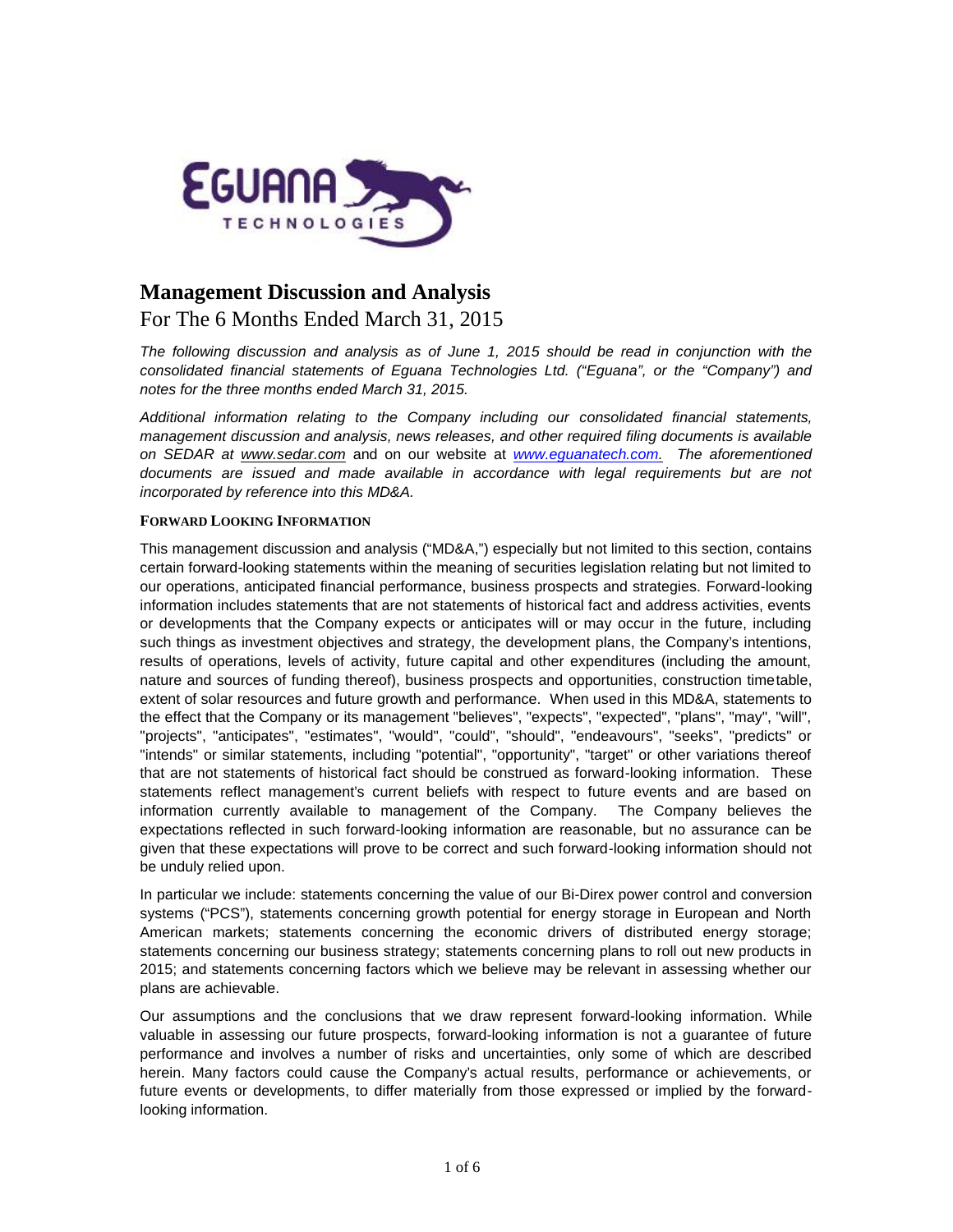Should one or more of these risks or uncertainties materialize, or should assumptions underlying the forward-looking statements prove incorrect, actual results, performance or achievement may vary materially from those expressed or implied by the forward-looking information contained in this MD&A. These factors should be carefully considered and readers are cautioned not to place undue reliance on forward-looking information, which speaks only as of the date of this MD&A. All subsequent forwardlooking information attributable to the Company herein is expressly qualified in their entirety by the cautionary statements contained in or referred to herein. The Company does not undertake any obligation to release publicly any revisions to forward-looking information contained in this MD&A to reflect events or circumstances that occur after the date of this MD&A or to reflect the occurrence of unanticipated events, except as may be required under applicable securities laws.

# **BUSINESS OVERVIEW: HISTORY, VISION AND STRATEGY, AND CORE BUSINESS**

A detailed overview of Eguana's business, including a summary of our history, business strategy, industry outlook, and core business is provided in the MD&A for the financial year ended September 30, 2014 which may be found, together with all our public documents, at www.sedar.com.

#### **MANAGEMENT DISCUSSION OF FIRST 6 MONTH RESULTS**

#### **Operations**

Product sales revenues during the first half of the 2015 fiscal year totaled \$3,097,800 by comparison to \$885,706 for the same period in 2014. Revenues for the  $2^{nd}$  Quarter were \$1,545,575 up from \$396,357 in 2014 and roughly the same as Q1. Approximately 94% of Q2 revenues were from sales for European residential self-consumption markets. Demand in the current Quarter is tracking to increase revenues by approximately 40%, with continued growth forecast the balance of the calendar year.

One-time expenses incurred during the first half of the fiscal year reduced standard gross margins from 7% to negative 23%. The one-time costs consist of retrofits (\$321,068) to products shipped in FY 2014 and returned during Q1 due to faulty magnetic components supplied by one of our suppliers and costs incurred to expedite delivery (\$206,358) of magnetic components from Asia to ensure a steady production ramp to meet customer demand. Component quality issues were rectified before the end of FY 2014 and products shipped since early September 2014 are showing less than a  $\frac{1}{2}$  of 1% return rate. Expediting has been eliminated and is now limited to customer requests with the customer bearing all or a portion of the costs.

During this period we moved to restructure our supply chain to reduce manufactured cost and improve supplier reliability. On May 29 we announced a new partnership with Asteelflash a global electrical manufacturing services ("EMS") firm with negotiated reductions in cost of power electronics circuits of 13% and have replaced the supplier of magnetic components supplier with a larger firm reducing costs of these components by 4%. We have also negotiated price increases with our largest customer which will take effect on May 1 and will increase across the summer of this year.

Margins on the current Quarter are expected to be a single digit percent of sales and should exceed 20% by the end of the September Quarter.

We began shipping Bi-Direx products in small volumes to US customers during Q2. Product pricing is much better than under our agreements in Germany due to higher value added and the unique value in the North American market, and we are achieving better margins.

# *Operating Costs*

Operating costs have remained steady and on plan. Total operating costs for Q2 2015 were \$862,306 by comparison to \$980,376 for the same period last year. Quarterly fixed operating costs have averaged \$948,593 over the past five quarters during which we increased quarterly revenues by more than three times. We have designed our model to maintain a very flat operating cost structure even with significantly increased volumes. Fixed operating costs will increase somewhat through the current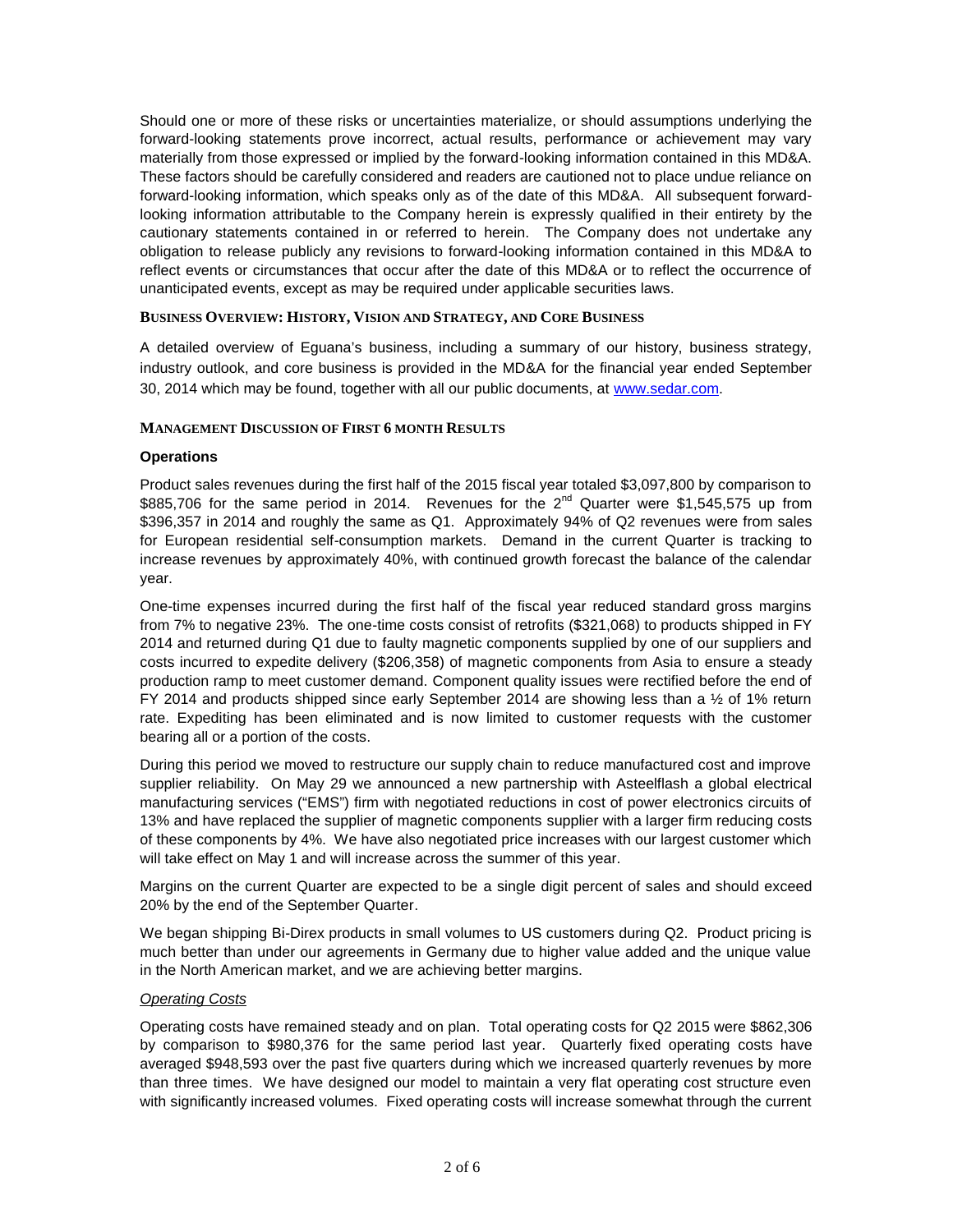year to reflect an increased investment in new product development but we do not expect this to change materially going forward.

The Net Operating Loss after adjusting for non-cash items was (\$1,188,844) by comparison (\$660,416) for the same period last year reflecting primarily the impact of the negative margin during this quarter.

#### **New Product Development**

During fiscal Q1 2015 we completed transitioning the European residential Bi-Direx power control system ("PCS") to meet North American UL certification standards. We have demand from multiple sources in the US for the UL certified Bi-Direx PCS and we expect to begin shipping UL certified residential Bi-Direx PCS to US customers during the current fiscal quarter.

On April 22 of this year we announced an agreement with LG Chem to co-market a 5kW/10kWh residential AC Battery globally. We have had good interest in this product and we expect to be able to announce North American distribution agreements over the coming weeks. The LG Chem AC Battery will be rolled out in June of this year at the Grid Edge Conference in San Diego California and at the Inter-solar Europe conference in Munich Germany.

The AC Battery is a turn-key energy storage system which requires only a grid connection and a dispatch signal to provide a fully functional and durable energy storage installation to the consumer. The only additional hardware required by the customer is the control and communications solution for dispatch and remote control and monitoring. These requirements vary from market to market and application to application and the control and communications system is the primary means by which our customers differentiate themselves from each other.

We also announced earlier this year that we have been working with another Tier 1 Lithium Battery supplier to develop a 15kW/30 kWh AC Battery for the commercial demand charge market. In this market energy storage systems are deployed to shave spikes in power consumption and reduce utility demand charges based on the highest peak demand during a billing period. In some markets the demand charges can amount to 50% - 60% of the total utility bill making energy storage very economic. Roll out of this product is planned for the next Quarter.

# **Financial**

Working capital at the end of the period was \$156,660. In addition the Company has an operating line of credit in the amount of \$1.5 million. Accounts receivable from Sonnenbatterie at the end of the period totaling \$1,048,529 have been significantly reduced since that time and are current. Other large accounts receivable are for GST and VAT and a receivable in respect of excess charges by the Company's contract manufacturer in Germany. Accounts payable represent payables to the Company's component suppliers and are subject to reduction for claims in respect of warranty expenses and excess charges.

#### **Outlook and Priorities**

We expect to see continued steady growth in demand for the Bi-Direx sub-assembly in Europe as demand for solar self-consumption continues to rise. There is some indication that Italy may be a very large market over the next  $2 - 3$  years beginning later this year.

We had expected to begin first deliveries of the LG Chem AC Battery through our partner E-Gear in Hawaii this Quarter for a share of 1,000 demonstration projects planned by the Hawaiian Electric Company ("HECO") to validate the capability of distributed storage to address power quality issues arising out of high levels of solar penetration. Last month the Hawaiian regulators directed HECO to move directly to implement the residential storage program resulting in a delay of one or two months.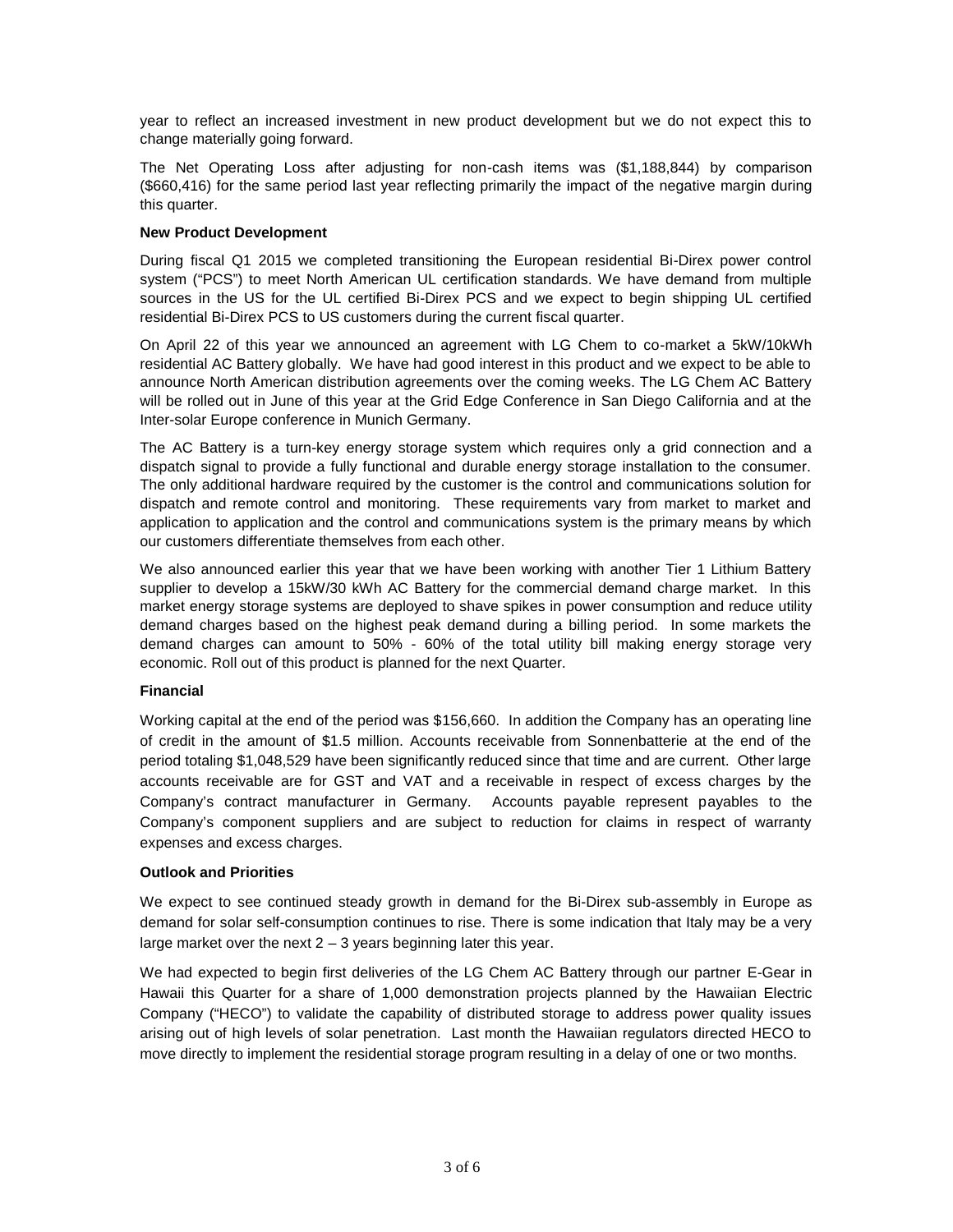We expect to begin shipping UL certified Bi-Direx PCS in relatively small volumes during the current fiscal quarter and in higher volumes during the third quarter. We continue to believe that Hawaii will lead demand in the US market and will set the standard for California and other States.

We are on track to bring the 5kW/10KwH LG Chem AC Battery to the market during the current Quarter and expect to be in a position to begin commercial shipments early in the next Quarter. We are well advanced in development of the 15kW/30KwH AC Battery for commercial markets and are optimistic that we will secure distribution agreements for this product in the coming weeks.

# **MANAGEMENT DISCUSSION OF FINANCIAL RESULTS**

# *Summary of Significant Accounting Policy Choices*

Our significant accounting policies have been disclosed in note 4 of the annual audited consolidated financial statements.

# *Net Loss and Comprehensive Loss*

Our net loss for the three months ended March 31, 2015 was \$1,328,286, an increase of \$839,000 over a loss of \$489,286 in the same quarter ended March 31, 2014. The principal cause of the increased loss were the non-recurring warranty costs and expedited shipping costs. Excluding the non cash items, the net loss for the quarter ended March 31, 2015 was \$1,188,844.

Non-cash items impacting the Net Loss were

- i. Under IFRS accounting standards notional interest is accrued or "accreted" on the participating royalty debenture using by a complex formula aimed at identifying the value of embedded derivatives based on the Company's forecast revenues. The amount accreted for the six months ended March 31, 2015 was \$316,164 (\$214,154 at March 31, 2014) although the actual interest paid for the six month period, including the percentage paid based upon revenue, was in fact \$111,021 (March 31, 2014 - \$56,044).
- ii. A gain of \$77,132 was recognized in the three months ended March 31, 2015 (\$nil at March 31, 2014) to account for the change in value of the debentures and the embedded derivatives. The gain resulted from a delay in the estimated call date of the debentures.
- iii. Accrued non cash interest on the Energy Northwest obligation was \$8,127 for the six months ended March 31, 2015 as compared to \$6,693 for the six months ended March 31, 2014.
- iv. Amortization of capital assets and capitalized development costs of \$29,830 for the six months ended March 31, 2015 (\$28,129, 2014).
- v. Share based payments expense increased the net loss by \$16,517 at March 31, 2015; whereas there was a reduction of \$75,150 for the same six month period in 2014.

# *Sales and Gross Margin*

Total revenue from product sales and services increased from \$885,706 in the six months ended March 31, 2014 to \$3,087,080 for the same period in 2015. By comparison, our revenue from product sales and services for the year ended September 30, 2014 was \$2,284,764. Gross margins for the six months were negative at (\$408,070) due to a number of factors described earlier which increased costs of sale to \$3,495,150.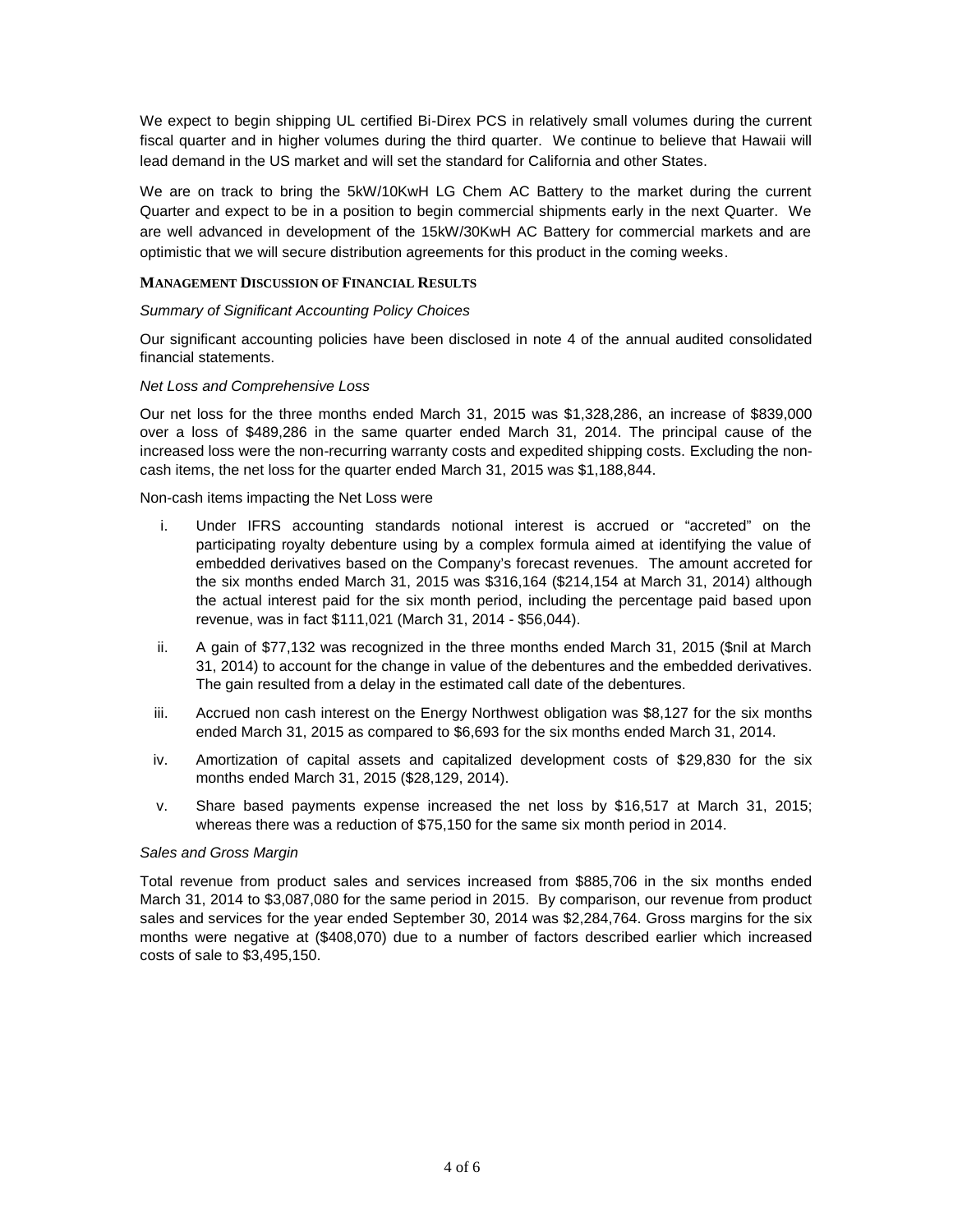# *Summary of Quarterly Results*

|                                        | 2015        | 2015        | 2014        | 2014        | 2014       | 2014        | 2013        | 2013        |
|----------------------------------------|-------------|-------------|-------------|-------------|------------|-------------|-------------|-------------|
|                                        | Qtr 2       | Qtr 1       | Qtr 4       | Qtr 3       | Qtr 2      | Qtr 1       | Qtr 4       | Qtr 3       |
| Sales                                  | 1,545,575   | 1,541,505   | 921,639     | 477,419     | 396,357    | 489,349     | 243,778     | 15,819      |
| Net loss                               | (1,917,554) | (1,577,596) | (3,070,391) | (1,536,377) | (489, 286) | (2,051,222) | (3,497,288) | (1,843,602) |
| Per share<br>- basic<br>and<br>diluted | (.02)       | (.03)       | (0.06)      | (0.05)      | (0.02)     | (0.08)      | (0.16)      | (0.09)      |

#### *Liquidity and Capital Resources*

Liquidity, as measured by working capital, at the end of the quarter was \$156,660. The change from fiscal Q2 2014 (\$965,678) was primarily attributable to conversion of First Preferred Shares and an equity raise of \$5.131 million during Q1, 2015.

The components of working capital are cash: \$412,594; accounts receivable: \$2,377,211, component inventory: \$1,228,394, prepaid expenses and deposits: \$316,913. Accounts payable and accrued liabilities at March 31, 2015 were \$2,638,364 compared to \$2,143,965 at March 31, 2014.

The Company has an operating line with HSBC Canada in the amount of \$1.5 million which is secured by a standby equity agreement commitment by Doughty Hanson. As of March 31, 2015 the outstanding balance on the operating line was \$55,252 (\$955,104 at March 31, 2014)**.** Interest on the operating line is HSBC prime rate plus 3% effective December 1, 2012.

# *Off Balance Sheet Items*

The Company has no off-balance sheet financial commitments other than the commitments for operating leases for premises, consulting and service agreements which have been disclosed in note 20 to the financial statements.

#### *Disclosure of Outstanding Share Data*

As at March 2, 2015, 84,005,213 common shares were outstanding. In addition, common share purchase warrants, representing the right to acquire 17,570,706 common shares at an average exercise price of \$0.38 per share (See Note 12 of the consolidated financial statements for additional information). The Company has employee stock options outstanding entitling the holders thereof to acquire up to 5,372,946 common shares of which options to acquire common shares, up to 1,366,730 had vested. The weighted average exercise price of the vested options is \$0.30 per share.

In December 2014, all outstanding series of First Preferred Shares, except one Series 8 First Preferred share were converted to common shares (See Note 9 of the consolidated financial statements for additional information). The one Series 8 First Preferred share is held by Doughty Hanson Technology Ventures ("DHTV") pursuant to the Investor Rights Agreement between the Company and DHTV.

#### *Financing Costs*

Amortization of the financing costs associated with the standby equity agreement with DHTV was \$49,562 compared to \$108,419 for the six months ended March 31, 2014. Accretion of the obligation to repay government contributions to research and development was \$6,072 compared to \$24,754 for the six months ended March 31, 2014. Interest on the Energy Northwest obligation was \$8,127 for the six months ended March 31, 2015, compared to \$6,693 for the six months ended March 31, 2014.